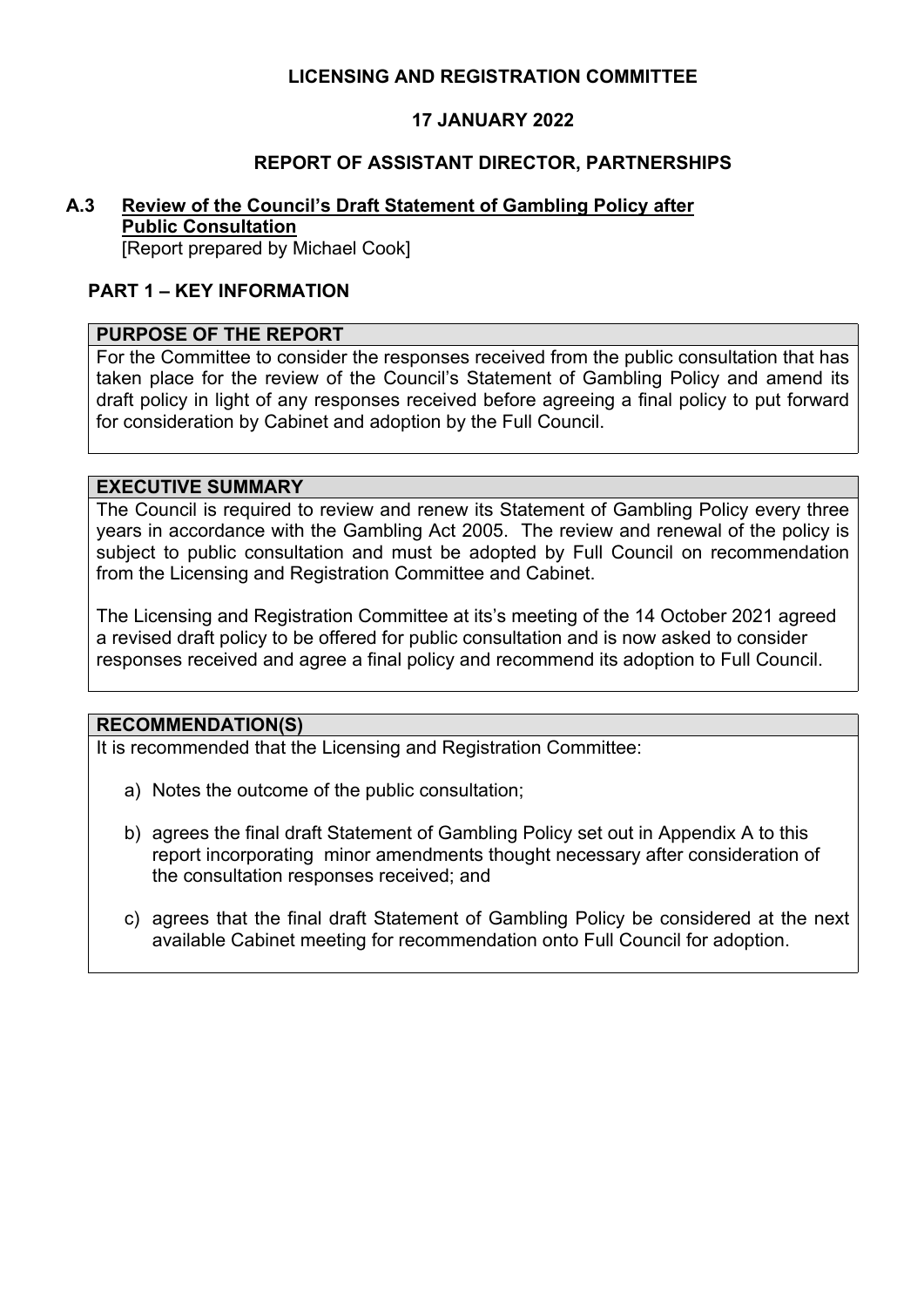## **PART 2 – IMPLICATIONS OF THE DECISION**

#### **DELIVERING PRIORITIES**

#### **Our Prosperity**

- Build a thriving local tourism industry
- Promote sustainable economic growth

### **Our People**

• Remain a low crime area and reduce the fear of crime

### **Our Place**

• Regenerate the District and improve deprived areas

The Betting and Gaming industry in our District provides significant direct and indirect employment, skills and training for local people and particularly in our family friendly and family orientated seaside resort areas of Clacton, Dovercourt and Walton on the Naze, it also provides welcome leisure attractions for visitors to our District.

### **FINANCE, OTHER RESOURCES AND RISK**

#### **Finance and other resources**

The cost of administration in terms of production, consultation and publication of the Council's Statement of Gambling Policy is met within current service budget and gambling licence and permit fee income.

### **Risk**

The Council's reviewed and revised Gambling Policy must be adopted, published and in place. Failure to do so could mean that the Council is not able to accept or process any applications for gambling premises or gaming permits submitted until a new policy is in place.

#### **LEGAL**

The Council is required to review its Statement of Gambling Policy every three years in accordance with Section 349 of the Gambling Act 2005 and to widely consult on that review with responsible authorities and other interested parties.

Schedule 3 of the Local Authorities (Functions And Responsibilities) (England) Regulations 2000 (as amended) describes the functions of formulating or preparing a plan or strategy as referred to within Regulation 4(1) that are not to be the sole responsibility of an Authority's Executive. This includes a Licensing Authority Policy Statement under section 349 of the 2005 Act. Consequently, any recommendation onto Full Council should be endorsed and approved by the Cabinet.

### **OTHER IMPLICATIONS**

Consideration has been given to the implications of the proposed decision in respect of the following and any significant issues are set out below.

Crime and Disorder / Equality and Diversity / Consultation/Public Engagement.

## **CRIME AND DISORDER**

'Preventing gambling from being a source of crime or disorder, being associated with crime or disorder or being used to support crime' is one of the three licensing objectives of the Gambling Act 2005. The Council's Statement of Gambling Policy has been prepared in order to pro-actively support and promote the prevention of crime and disorder in the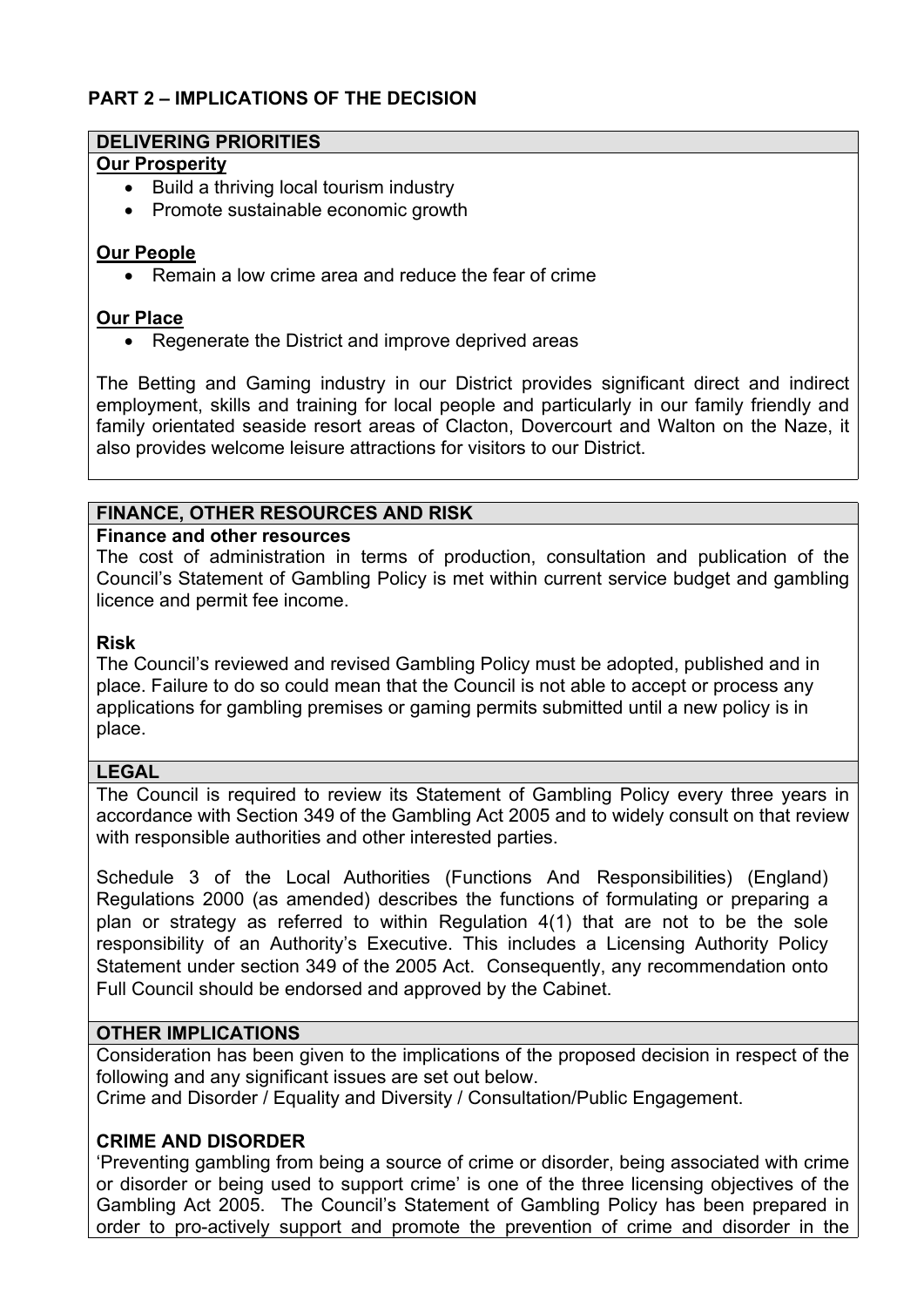betting and gaming industry in our District.

## **EQUALITY AND DIVERSITY**

The proposed draft policy will be subject to open public consultation with a diverse body of community and faith groups as well as individual businesses, schools and voluntary groups and the Safeguarding Children's Service. It will also be available to comment on through the Council's web site and the policy itself has been drafted to ensure that all applicants and licence and permit holders under the Gambling Act 2005 in our District will be treated equally and in a transparent and fair way.

## **AREA/WARDS AFFECTED**

All

## **CONSULTATION/PUBLIC ENGAGEMENT**

The revised draft policy agreed by the Committee at their meeting of the 14 October 2021 was open to public consultation and scrutiny for a period of four weeks from 18 October 2021 to the 15 November 2021. The consultation encompassed and engaged a large and diverse range of consultees such as the Council's Corporate Enforcement Group, faith groups, local schools, Children's Safeguarding Service, voluntary groups, premises licence holders, business representatives, betting and gaming representatives and organisations that work with gambling addictions like Gambling Anonymous and GamCare to seek a wide variety of comments and views on the revised draft policy. The policy was also made available to view, download and comment on through the Council's web site.

## **PART 3 – SUPPORTING INFORMATION**

## **BACKGROUND**

Section 349 of the Gambling Act 2005 prescribes that:-

- (1) A licensing authority shall before each successive period of three years—
	- (a) prepare a statement of the principles that they propose to apply in exercising their functions under this Act during that period, and
	- (b) publish the statement.

(2) A licensing authority shall—

- (a) review their statement under this section from time to time,
- (b) if they think it necessary in the light of a review, revise the statement, and
- (c) publish any revision before giving it effect.
- (3) In preparing a statement or revision under this section a licensing authority shall consult—
	- (a) either—
		- (i) in England and Wales, the chief officer of police for the authority's area, or
		- (ii) in Scotland, the chief constable of the police force maintained for the police area comprising that area,
	- (b) one or more persons who appear to the authority to represent the interests of persons carrying on gambling businesses in the authority's area, and
	- (c) one or more persons who appear to the authority to represent the interests of persons who are likely to be affected by the exercise of the authority's functions under this Act.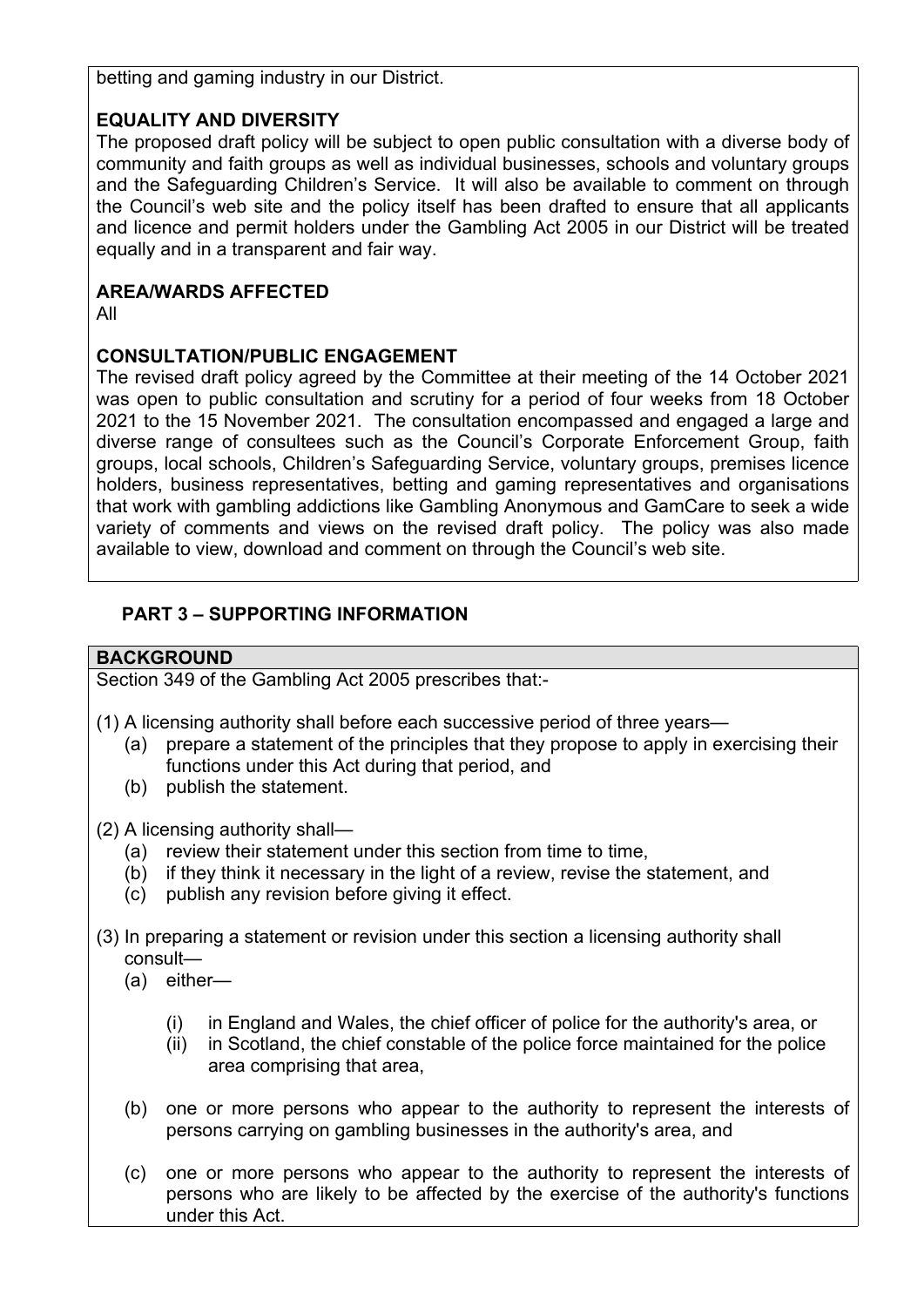The Gambling Act 2005 places a statutory responsibility on all Local Authorities to be responsible for the issuing of various permissions, permits and notices relating to the use of premises for gambling activities:-

- a) Consideration of applications for premises licences for:
	- Casinos
	- Bingo premises
	- Betting premises and Race tracks
	- Adult gaming centres
	- Family entertainment centres
- b) Consideration of applications for permits for:
	- Gaming machines in alcohol-licensed premises, such as pubs
	- Gaming machines for members clubs
	- Gaming in members clubs
	- Unlicensed family entertainments centres (category D machines only i.e. those that have the lowest level of stakes and prizes)
	- Prize gaming
- c) Temporary use notices
- d) Occasional use notices
- e) Provisional Statements
- f) Registration of small society lotteries

Each Authority is legally required to formulate its own Gambling Licensing Policy Statement which must be reviewed and re-published every three years.

The policy must be based on the three licensing objectives, which are;

- **Preventing gambling from being a source of crime and disorder, being associated with crime or disorder, or being used to support crime;**
- **Ensuring that gambling is conducted in a fair and open way;**
- **Protecting children and other vulnerable people from being harmed or exploited by gaming.**

The Council's current Statement of Gambling Policy has been in place and in force since the 31 January 2019.

The framework of this policy was originally initiated and designed by the Essex Licensing Officers Forum so that applicants and existing businesses in the betting and gaming industry that have outlets across Essex would have a template to recognise and work with across a wide range of different Local Authorities in Essex. It also ensured a framework of generic best practice amongst all Essex Authorities and ensured that any necessary regulatory requirements did not unnecessarily burden businesses who have applications to make for licensed outlets across Essex such as chain of betting shops for example.

This has also enabled the development of a robust and practical policy through partnership for how the Gambling Act 2005 will be administered and compliance is managed for applicants and licence and permit holders alike.

The policy framework has then been augmented by local requirements and local strategy